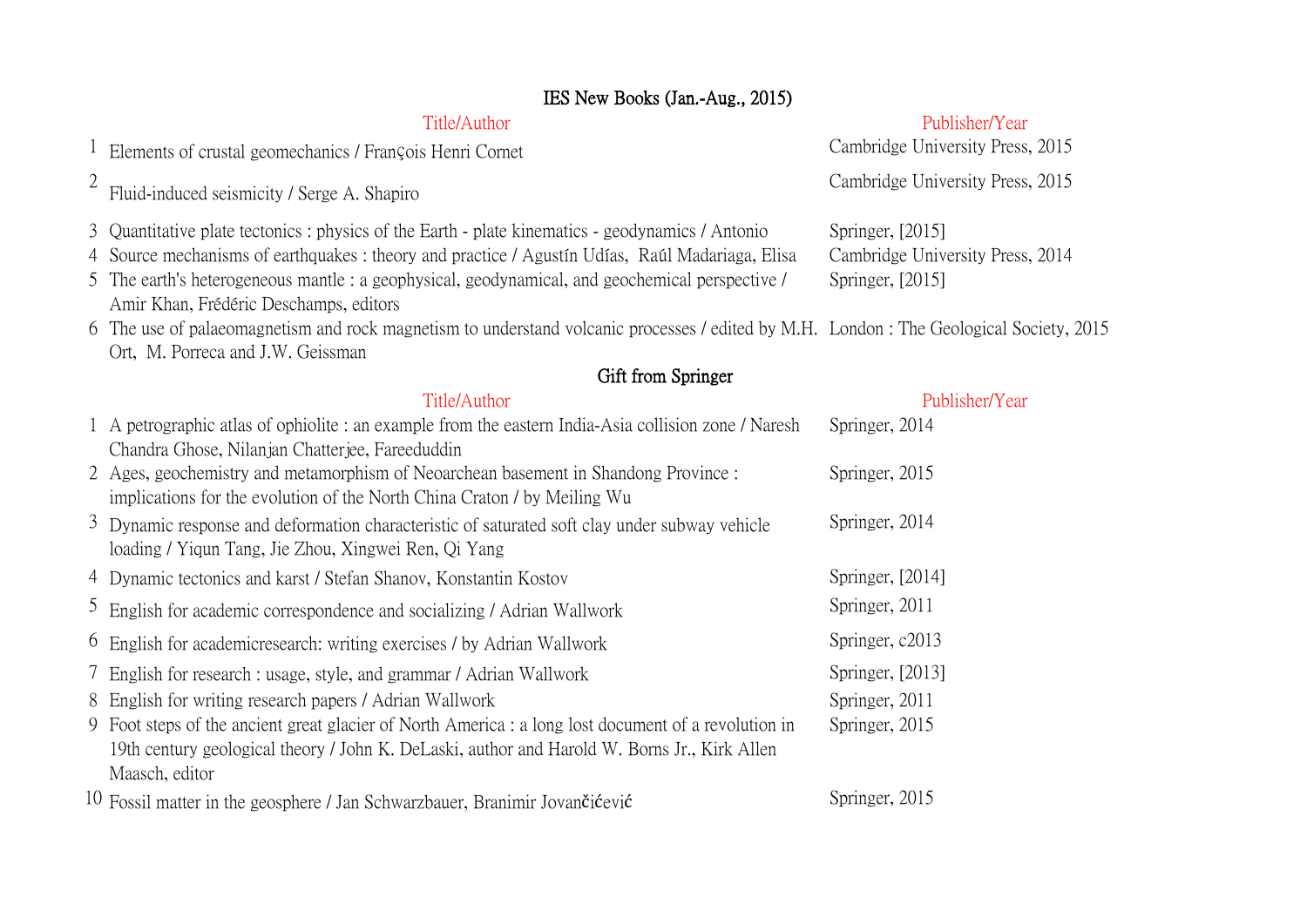|    | 11 From geoheritage to geoparks : case studies from Africa and beyond / Ezzoura Errami, Margaret<br>Brocx, Vic Semeniuk, editors                                                                                                  | Springer, [2015]                   |
|----|-----------------------------------------------------------------------------------------------------------------------------------------------------------------------------------------------------------------------------------|------------------------------------|
|    | 12 Geochemistry of stable chlorine and bromine isotopes / Hans Eggenkamp                                                                                                                                                          | Springer, 2014                     |
|    | 13 Geodesy: introduction to geodetic datum and geodetic systems / by Zhiping Lu, Shubo Qiao,<br>Yunying Qu                                                                                                                        | Springer, 2014                     |
|    | 14 Geo-disaster modeling and analysis: an SPH-based approach / Yu Huang, Zili Dai, Weijie Zhang<br>15 Geological CO2 storage characterization : the key to deploying clean fossil energy technology /<br>Ronald C. Surdam, editor | Springer, lc2014<br>Springer, 2013 |
| 16 | Geology and resource potential of the Congo Basin / Maarten J. de Wit, François Guillocheau,<br>Michiel C.J. de Wit, editors                                                                                                      | Springer, 2015                     |
| 17 | Good practice in archaeological diagnostics : non-invasive survey of complex archaeological sites /<br>Cristina Corsi, Bozidar Slapsak, Frank Vermeulen, editors                                                                  | Springer, 2013                     |
|    | 18 Gravity, geoid and height systems: proceedings of the IAG Symposium GGHS2012, October 9-12,<br>2012, Venice, Italy / edited by Urs Marti                                                                                       | Springer, 2014                     |
|    | 19 Henbury craters and meteorites : their discovery, history and study / Svend Buhl, Don<br>McCollenbury Craters and Meteorite                                                                                                    | Springer, 2015                     |
|    | 20 Hydrogeological and environmental investigations in Karst systems / Bartolomé Andreo [and 4<br>others], editors                                                                                                                | Springer, [2015]                   |
|    | 21 Impact of climate changes on marine environments / Tymon Zielinski, Marcin Weslawski, Karol<br>Kuliński, editors                                                                                                               | Springer, [2015]                   |
|    | 22 Impacts of selenium on the biogeochemical cycles of mercury in terrestrial ecosystems in mercury<br>mining areas / Hua Zhang                                                                                                   | Springer, 2014                     |
|    | 23 Integrated analysis of interglacial climate dynamics (Interdynamic) / Michael Schulz, Andre Paul,                                                                                                                              | Springer, [2015]                   |
|    | 24 M8.0 Wenchuan earthquake / by Huilin Xing, Xiwei Xu                                                                                                                                                                            | Springer-Verlag, 2011              |
|    | 25 Mafic-ultramafic intrusions in Beishan and Eastern Tianshan at southern CAOB : petrogenesis,<br>mineralization and tectonic implication / Ben-Xun Su                                                                           | Springer, 2014                     |
|    | 26 Map projections: cartographic information systems / by Erik W. Grafarend, Rey-Jer You, Rainer<br>Syffus, volume1-2                                                                                                             | Springer, 2014                     |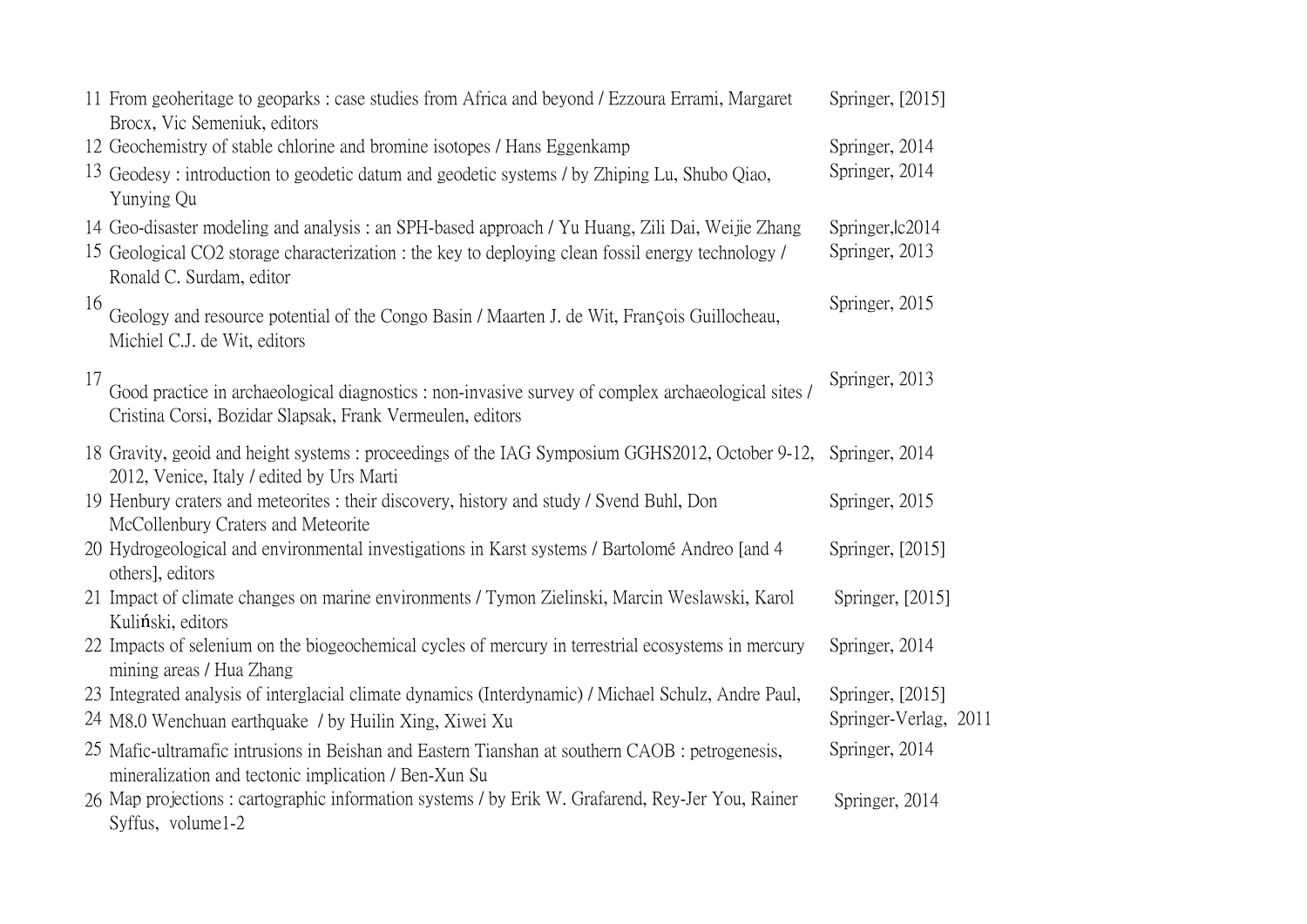|    | 27 Mastering your PhD : bsurvival and success in the doctoral years and beyond / lcPatricia Gosling,<br>Bart Noordam        | Springer, 2011   |
|----|-----------------------------------------------------------------------------------------------------------------------------|------------------|
|    | 28 Meiobenthos in the sub-equatorial Pacific abyss: ba proxy in anthropogenic impact evaluation<br>/IcTeresa Radziejewska   | Springer, 2014   |
|    | 29 Mining and selling radium and uranium / Roger F. Robison                                                                 | Springer, 2015   |
|    | 30 Modelling of magmatic and allied processes / Santosh Kumar, Rishi Narain Singh, editors                                  | Springer, [2014] |
|    | 31 Modern technologies for landslide monitoring and prediction / Marco Scaioni, editor                                      | Springer, 2015   |
|    | 32 Observation of the system Earth from space : IbCHAMP, GRACE, GOCE and future missions                                    | Springer, 2014   |
|    | /IcFrank Flechtner, Nico Sneeuw, Wolf-Dieter Schuh, editors                                                                 |                  |
|    | 33 Ocean outpost: the future of humans living underwater / Erik Seedhouse                                                   | Springer, 2011   |
|    | 34 Ocean-atmosphere interactions of gases and particles / edited by Peter S. Liss, Martin T. Johnson                        | Springer, [2014] |
|    | 35 Open source geospatial tools: applications in earth observation / Daniel McInerney, Pieter                               | Springer, 2015   |
|    | 36 Petrology: principles and practice / Gautam Sen                                                                          | Springer, [2014] |
|    | 37 Physical and chemical dissolution front instability in porous media :theoretical analyses and                            | Springer, 2014   |
|    | computational simulations                                                                                                   |                  |
| 38 | Recent trends in modelling of environmental contaminants /lcDebashish Sengupta, editor                                      | Springer, 2014   |
|    | 39 Rheological and seismic properties of solid-melt systems : Iba mechanical spectroscopy study /lcSu-<br>Ying Chien        | Springer, 2014   |
| 40 |                                                                                                                             | Springer, 2014   |
|    | Sea floor exploration: scientific adventures diving into the abyss / by Roger Hekinian                                      |                  |
|    | 41 Storm-triggered landslides in warmer climates / Diandong Ren                                                             | Springer, 2015   |
|    | 42 The analysis of diffuse triple junction zones in plate tectonics and the pirate model of Western                         | Springer, [2014] |
|    | Caribbean tectonics / D. Fraser Keppie                                                                                      |                  |
|    | 43 The Beka-Ocizla cave system : karstological railway planning in Slovenia / Martin Knez, Metka                            | Springer, [2015] |
|    | Petrič, Tadej Slabe, Stanka Šebela, editors; co-authors: Franci Gabrovšek [and 13 others]                                   |                  |
|    | 44 The China Continental Scientific Drilling Project : CCSD-1 well drilling engineering and<br>construction / Da Wang et al | Springer, 2015   |
|    | 45 The craft of scientific presentations: critical steps to succeed and critical errors to avoid / Michael                  | Springer, [2013] |